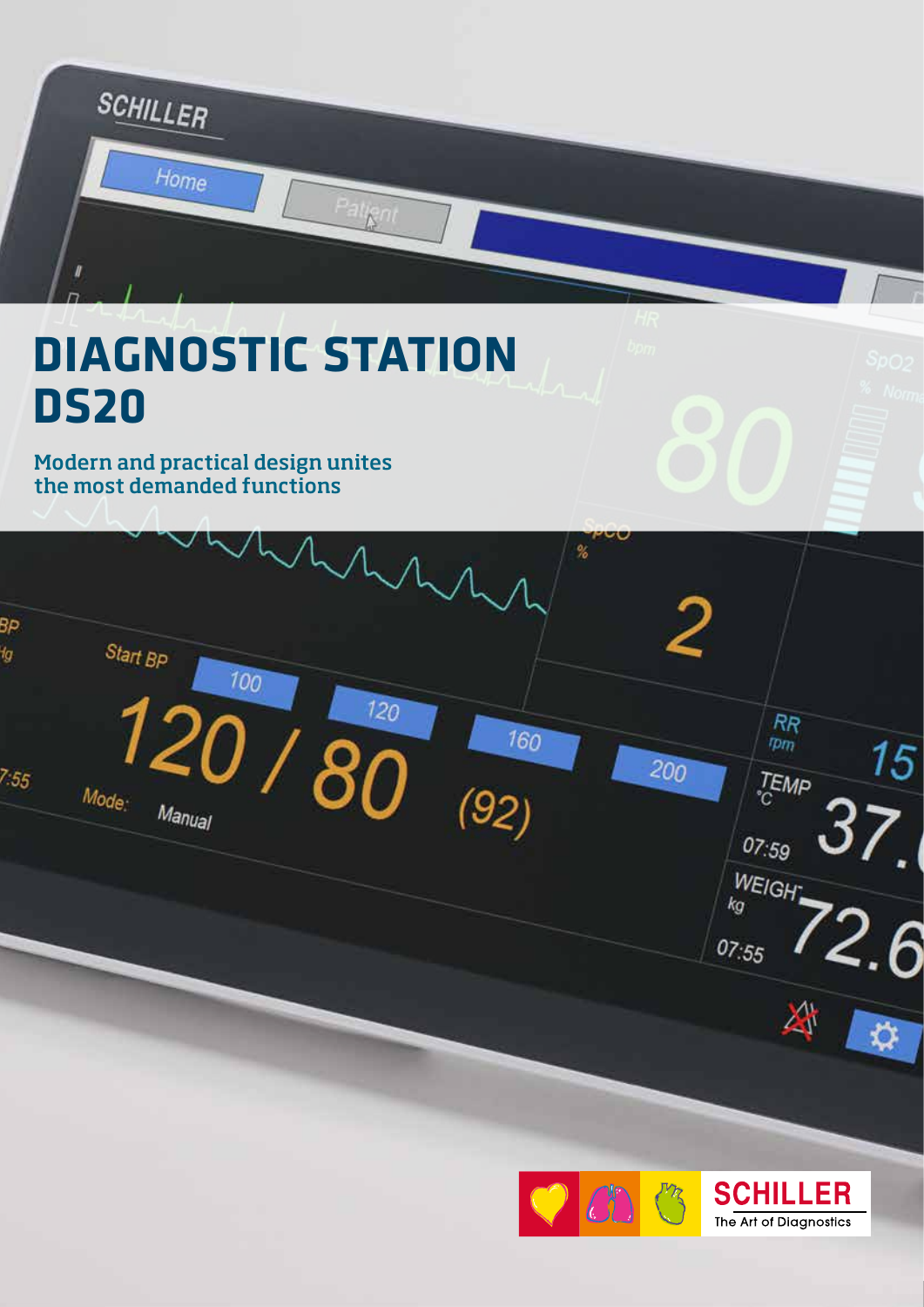# DIAGNOSTIC STATION DS20

SCHILLER's DIAGNOSTIC STATION DS20 simplifies your daily work:

- Main vital signs and physical assessment tools in one device
- Ideal for arrhythmia and atrial fibrillation screening: one ECG channel for display, storage and printing, with only 3 electrodes and without undressing the patient
- Large interactive touch screen and self-explanatory user interface for maximum user-friendliness





# **FAST AND EASY TO USE**

The DS20 immediately detects connected sensors and automatically displays the corresponding value. This fast operation allows for easy addition or removal of parameters.

Thanks to its intuitive user guidance, SCHILLER's DS20 is self-explanatory and very little training is needed. The large interactive touch screen supports the highest user-friendliness.

# **ONE TOUCH TO THE MEASUREMENT**

Simply touch the large, high-resolution colour display and you are in business recording, and selecting the highest quality ECGs.

- 1. Perform
- 2. Review
- 3. Store or export wherever you want

# **CONNECTED**

The DIAGNOSTIC STATION DS20 is a networked device. Seamless connectivity to EMR, PACS, HIS or SCHILLER's SEMA3 Cardiology Information System is possible and bidirectional communication allows for easy data access, while Wi-Fi with strong security enables direct and fast transmission.

# **EXPANDABLE**

Easily add new functions and other devices or future technological developments. The DS20 is ready for the most common functions and will satisfy new requirements as they arise in your institution.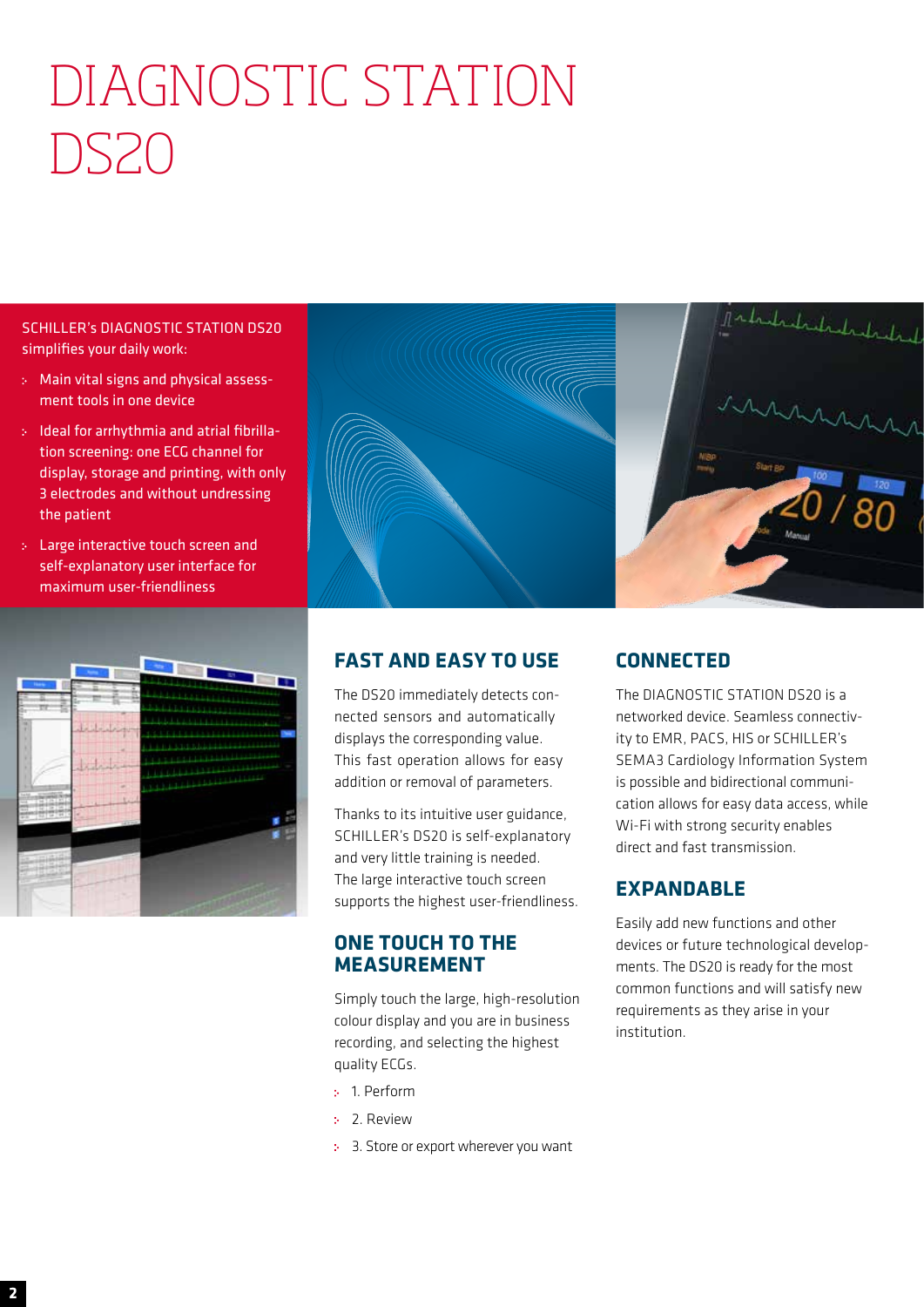